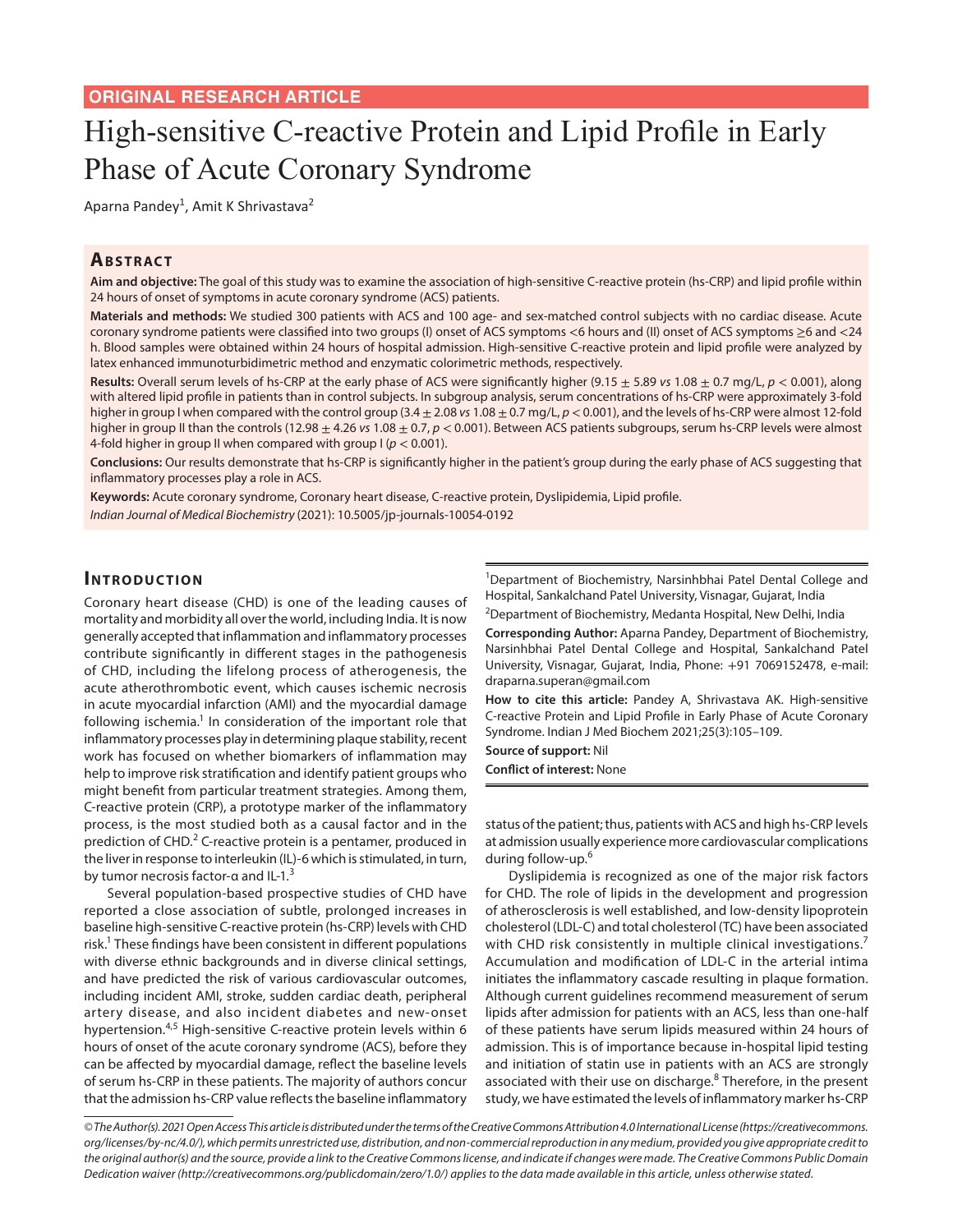along with lipid profile within 24 hours of onset of symptoms of ACS, to evaluate the changes in these markers in the early phase of ACS.

## **MATERIALS AND METHODS**

#### **Patients**

The present study was carried out on 300 ACS patients and 100 controls. All the patients were selected from the coronary care unit, heart command center, and cardiology department of a tertiary care hospital in Gurgaon, India. We stratified all ACS patients into two groups<sup>1</sup> onset of ACS symptoms <6 hours and<sup>2</sup> onset of ACS symptoms ≥6 and <24 h. We included patients if they met all the following criteria: (a) all patients had ACS at baseline; (b) blood samples for hs-CRP determination were obtained within 24 hours from the onset of symptoms. MI was defined by detection of rise in cardiac biomarkers of necrosis (cTroponin I) with at least 1 value above the 99th percentile upper reference limit, together with evidence of myocardial ischemia with at least 1 of the following: electrocardiographic changes indicative of new ischemia (new ST-T changes or new left bundle branch block), new pathological Q waves in at least 2 contiguous leads, imaging evidence of new loss of viable myocardium, or new wall motion abnormality.<sup>9</sup> Unstable angina was defined as chest pain with electrographic changes and no biomarker of myocardial necrosis has been elevated.

Diabetes was defined as a previous diagnosis, use of antidiabetic medicines, or a fasting venous blood glucose level ≥126 mg/dL on 2 occasions in previously untreated patients. Hypertension was defined as patient systolic blood pressure >140 mm Hg and/or diastolic blood pressure >90 mm Hg at rest, over a series of repeated measurements, or on treatment with antihypertensive medications. Body mass index (BMI) was calculated as weight (kg) divided by the square of height ( $m<sup>2</sup>$ ). Individuals with rheumatic disease, chronic liver diseases, renal disorders, cancer, sepsis, and patient critically ill with <1-month duration infectious diseases and surgical procedure in 3-month duration and on statin therapy were excluded from the study. One hundred healthy controls, who were similar in age and gender to the ACS patients were also recruited from blood donors, hospital staff, and also from the health check-up individuals. Written consent was obtained from all study participants. All ethical measures were taken before starting the study.

Venous blood was drawn at admission to the coronary care unit of the hospital. Blood was allowed to clot at room temperature, and serum was obtained immediately by centrifugation at 3500 rpm for 10 min. Serum was aliquoted into plastic tubes and stored at −27°C until assayed. Serum levels of hs-CRP were determined by latex enhanced immunoturbidimetric assay. Lipid profile, comprising TC, triglycerides (TG), LDL-C, and high-density lipoprotein cholesterol (HDL-C) was analyzed by enzymatic colorimetric methods. All the required reagent kits were provided by the VITROS chemistry products and all parameters were assayed in VITROS 5600 automatic analyzer according to the instructions of the manufacturer.

#### **Statistical analysis**

All statistical analyses were made using Statistical Package for the Social Sciences 21 (SPSS 21). Baseline variables were summarized as mean (SD) for continuous variables and as number (percentage) for categorical variables. Independent sample *t*-tests were used to compare the mean values of variables between all ACS patients and controls, whereas the Chi-square test was used for the association between two categorical variables. Levels of three or more groups

were compared by one-way analysis of variance (ANOVA) followed by Sidek's *post hoc* test. A probability value *p*< 0.05 was considered statistically significant.

## **Re s u lts**

Demographic and clinical characteristics of the entire study cohort are depicted in Table 1. Because of matching criteria, there were no differences in terms of age or gender. In the present study, each group comprised of almost 60% males, with 115 (38.3%) female and 185 (61.7%) male patients with ACS and 38 (38%) female and 62 (62%) male controls. The mean age of the ACS subjects and controls was 59.08 ( $\pm$ 6.75) and 58.95 ( $\pm$ 7.59) years, respectively. One hundred and twenty-five (41.7%) patients had hypertension, 77 (25.7%) had diabetes, 92 (30.7%) were smokers, and 88 (29.3%) were alcoholics. Fifty-six (18.7%) of the 300 patients had a family history of CHD, and 80 (26.7%) had a personal history of CHD. Table 2 shows the mean values and SD of all parameters studied in both groups. As expected, mean levels of inflammatory marker hs-CRP were significantly increased ( $p < 0.001$ ) in ACS cases (9.15  $\pm$  5.89 mg/L) when compared with the controls  $(1.08 \pm 0.7 \text{ mg/L})$  (Fig. 1). As compared with controls, ACS patients also had significantly increased levels of TC (169.55 ± 24.46 *vs* 161.72 ± 17.64 mg/dL), TG (143.32 ± 48.97 *vs* 114.8 ± 24.67 mg/dL), LDL-C (100.01 ± 22.64 *vs* 89.22 ± 19.94 mg/dL), VLDL-C (28.58 ± 9.79 *vs* 22.96 ± 4.93 mg/ dL), and ratios of TC:HDL-C (4.42 ± 1.33 *vs* 3.42 ± 0.89), and LDL-C:HDL-C (2.66 ± 1.04 *vs* 1.93 ± 0.74). There was a significant decrease observed in the mean level of HDL-C in ACS patients than controls  $(40.97 \pm 10.26$  and  $49.48 \pm 9.41$  mg/dL) (Fig. 1).

In subgroup analysis, serum concentrations of hs-CRP were approximately 3-fold higher in group I when compared with the control group (3.4 ± 2.08 *vs* 1.08 ± 0.7 mg/L, *p* < 0.001), and the levels of hs-CRP were almost 12-fold higher in group II than the controls (12.98 ± 4.26 *vs* 1.08 ± 0.7, *p*< 0.001). Between ACS patients subgroups, serum hs-CRP levels were almost 4-fold higher in group II when compared with group I (*p*< 0.001). The serum levels of lipid profile were also significantly higher in group II when compared with group I and controls (except HDL-C, which is significantly decreased in group II than other groups) (Table 3 and Fig. 2).

**Table 1:** Demographic characteristic of ACS patients and controls

| Parameters                              | <b>ACS</b> patients<br>$(n = 300)$ | Controls<br>$(n = 100)$ | p value                |
|-----------------------------------------|------------------------------------|-------------------------|------------------------|
|                                         |                                    |                         |                        |
| Age                                     | $59.08 \pm 6.75$                   | $58.95 \pm 7.59$        | $>0.05^{\circ}$        |
| Female/male                             | 115/185                            | 38/62                   | $>0.05^{b}$            |
| Body mass index<br>(kq/m <sup>2</sup> ) | $26.57 + 3.99$                     | $25.1 + 4.03$           | < 0.01 <sup>a</sup>    |
| Hemoglobin (g/mL)                       | $13.37 \pm 2.23$                   | $14.11 \pm 2.13$        | ${<}0.05$ <sup>a</sup> |
| Hypertension, n (%)                     | 125 (41.7)                         | 41 (41)                 | $>0.05^{b}$            |
| Diabetes, $n$ $(\%)$                    | 77 (25.7)                          | 25(25)                  | $>0.05^{b}$            |
| Smoking, n (%)                          | 92 (30.7)                          | 30(30)                  | $>0.05^{b}$            |
| Alcohol, n (%)                          | 88 (29.3)                          | 28 (28)                 | $>0.05^{b}$            |
| Family history of<br>CHD, $n$ $%$       | 56 (18.7)                          | 18 (18)                 | $>0.05^{b}$            |
| Personal history of<br>CHD, $n$ $%$     | 80 (26.7)                          |                         | $<$ 0.001 <sup>b</sup> |

ACS, acute coronary syndrome; CHD, coronary heart disease. a Independent sample *t*-tests <sup>b</sup>Chi-square test

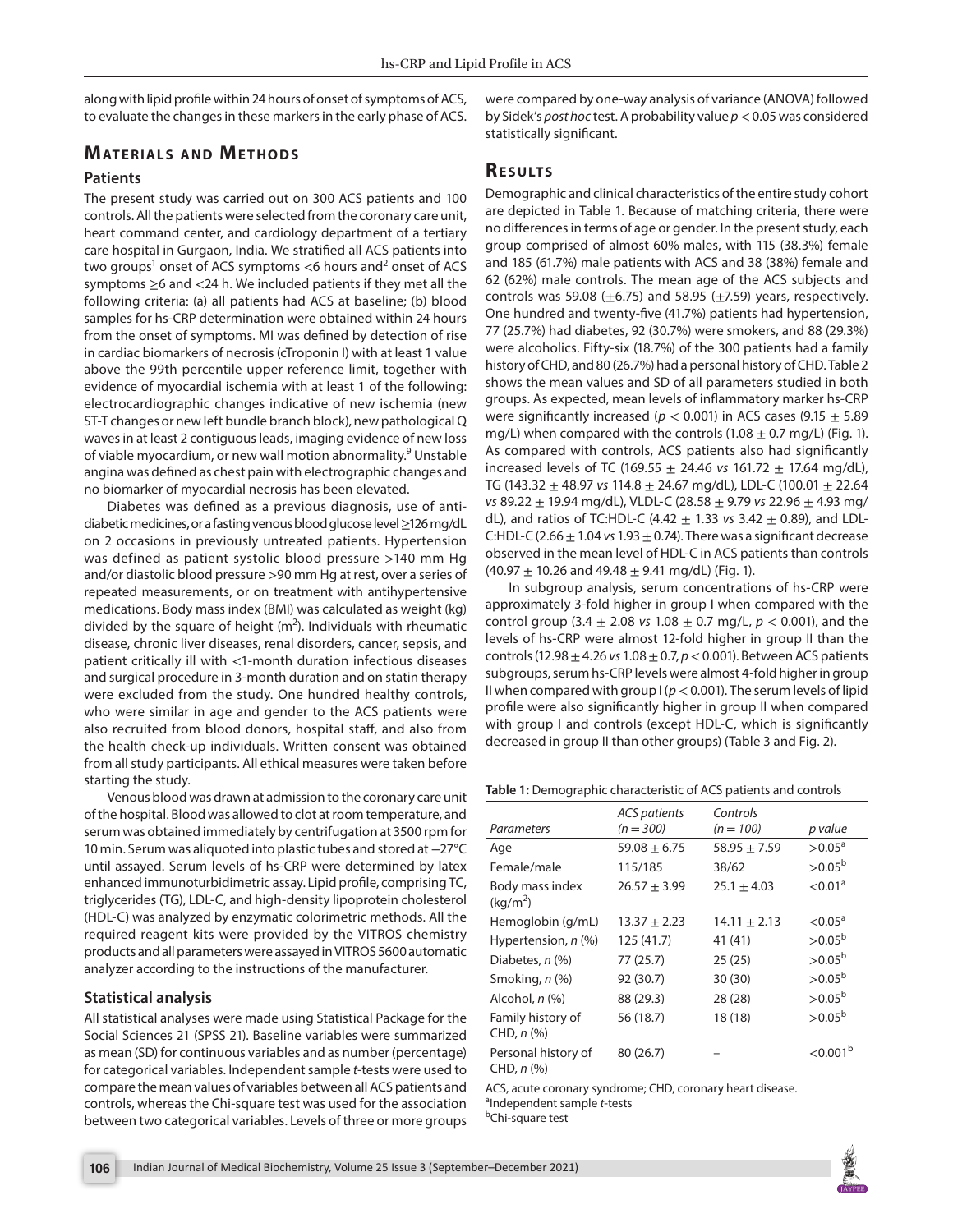**Table 2:** Mean levels of hs-CRP and lipid profile in ACS patients and controls

|                   | <b>ACS</b> patients | Controls           |         |
|-------------------|---------------------|--------------------|---------|
| Parameters        | $(n = 300)$         | $(n = 100)$        | p value |
| hs-CRP (mg/L)     | $9.15 \pm 5.89$     | $1.08 \pm 0.7$     | < 0.001 |
| $TC$ (mg/dL)      | $169.55 \pm 24.46$  | $161.72 \pm 17.64$ | < 0.01  |
| TG (mg/dL)        | $143.32 \pm 48.97$  | $114.8 \pm 24.67$  | < 0.001 |
| LDL-C (mg/dL)     | $100.01 \pm 22.64$  | $89.22 \pm 19.94$  | < 0.001 |
| HDL-C (mg/dL)     | $40.97 \pm 10.26$   | $49.48 \pm 9.41$   | < 0.001 |
| VLDL-C (mg/dL)    | $28.58 \pm 9.79$    | $22.96 \pm 4.93$   | < 0.001 |
| TC:HDL-C ratio    | $4.42 \pm 1.33$     | $3.42 \pm 0.89$    | < 0.001 |
| LDL-C:HDL-C ratio | $2.66 \pm 1.04$     | $1.93 + 0.74$      | < 0.001 |

ACS, acute coronary syndrome; hs-CRP, high-sensitive C-reactive protein; TC, total cholesterol; TG, triglycerides; LDL-C, low-density lipoprotein cholesterol; HDL-C, high-density lipoprotein cholesterol, VLDL-C, very-lowdensity lipoprotein cholesterol

Independent sample *t*-test was used



**Fig. 1:** Comparison of high-sensitive C-reactive protein (hs-CRP), and lipid profile levels in acute coronary syndrome patients and controls. Data are presented as mean values. \*\**p* < 0.01, \*\*\**p* < 0.001

### **Dis c u s sio n**

The present study showed that serum concentrations of hs-CRP were significantly increased in ACS patients than in controls, and patients have altered lipid parameters. In the subgroups of ACS, hs-CRP levels were significantly higher in patients with an onset of ACS ≥6 and <24 hours when compared with the patients with an onset of ACS <6 hours and controls. These findings indicate that increased levels of hs-CRP in group II are due to the result of myocardial damage. Our results are comparable to the finding of Cavusoglu et al.,<sup>10</sup> Yip et al.,<sup>11</sup> and Sheikh et al.<sup>12</sup> who demonstrated that the hs-CRP concentrations in patients presenting with ACS were significantly higher as compared to the controls.

Acute coronary syndrome is related to the inflammatory response and leads to the enhanced synthesis of acute-phase proteins, like CRP. Many studies have demonstrated that CRP is not only a marker of inflammation and inflammatory processes. C-reactive protein actively participates in both atherogenesis and atheromatous plaque disruption.<sup>12</sup> C-reactive protein decreases the synthesis of nitric oxide and prostacyclin and promotes endothelial

**Table 3:** Comparison of all studied parameter between ACS patients subgroups; within 6 hours of onset of ACS (group I), and after 6 hours and within 24 hours of onset of ACS (group II) along with controls

| Parameters           | $<$ 6 hours<br>(group I)<br>$(n = 120)$ | $>6$ hours to $<$ 24<br>hours (group II)<br>$(n = 180)$ | Controls<br>$(n = 100)$          |
|----------------------|-----------------------------------------|---------------------------------------------------------|----------------------------------|
| hs-CRP (mg/L)        | $3.4 \pm 2.08$                          | $12.98 + 4.26$ <sup>III</sup>                           | $1.08 \pm 0.7$ <sup>c,¶</sup>    |
| $TC$ (mg/dL)         | $168.09 \pm 22.44$                      | $170.53 + 25.73$                                        | $161.72 + 17.64^*$               |
| TG (mq/dL)           | $139.29 + 50.92$                        | $146.01 + 47.57$                                        | $114.8 \pm 24.67^{\circ}$        |
| $LDL-C$ (mg/dL)      | $96.9 \pm 20.68$                        | $102.07 + 23.69$                                        | $89.22 \pm 19.94$ <sup>a,¶</sup> |
| $HDL-C$ (mg/dL)      | $43.53 + 10.89$                         | $39.26 + 9.47$                                          | $49.48 + 9.41$ <sup>c,¶</sup>    |
| VLDL-C (mg/<br>dL)   | $27.64 \pm 10.16$                       | $29.2 \pm 9.51$                                         | $22.96 \pm 4.93^{c,1}$           |
| TC:HDL-C ratio       | $4.13 \pm 1.25$                         | 4.61 $\pm$ 1.35 $^{\text{II}}$                          | 3.42 $\pm$ 0.89 <sup>c,¶</sup>   |
| LDL-C:HDL-C<br>ratio | $2.43 \pm 0.95$                         | $2.81 + 1.07$ <sup>II</sup>                             | $1.93 + 0.74$ <sup>c,¶</sup>     |

ACS, acute coronary syndrome; hs-CRP, high-sensitive C-reactive protein; TC, total cholesterol; TG, triglycerides; LDL-C, low-density lipoprotein cholesterol; HDL-C, high-density lipoprotein cholesterol; VLDL-C, very-lowdensity lipoprotein cholesterol. Between groups I and II; **II***p* < 0.01, **III***p* < 0.001. Between group I and controls;  ${}^{a}p$  < 0.05,  ${}^{c}p$  < 0.001. Between group II and controls; **#** *p* < 0.01, **¶** *p* < 0.001 One-way ANOVA test was used



**Fig. 2:** Comparison of mean values of high-sensitive C-reactive protein (hs-CRP), and lipid profile levels between acute coronary syndrome (ACS) patients subgroups; within 6 h of the onset of ACS (group I), and after 6 h and within 24 h of the onset of ACS (group II) along with controls

dysfunction. Furthermore, it activates the classical complement system and expands tissue necrosis. Increased concentration of CRP levels during the acute phase of coronary events, start in the initial hours and peak around day  $2^{13}$  Myocardial damage leads to the increased synthesis of pro-inflammatory cytokines, which interferes with the myocardium repairing processes and is also responsible for the severity of necrosis. High levels of cytokines lead to the increased production of CRP that binds to the myocardial cell membranes and activates the classical complement system. C-reactive protein stimulates the further inflammatory cascade, which leads to the damage of myocardial cells and the extension of tissue necrosis.<sup>13</sup>

It is well recognized that myocardial damage promotes the synthesis of CRP, and the level of CRP has been reported to be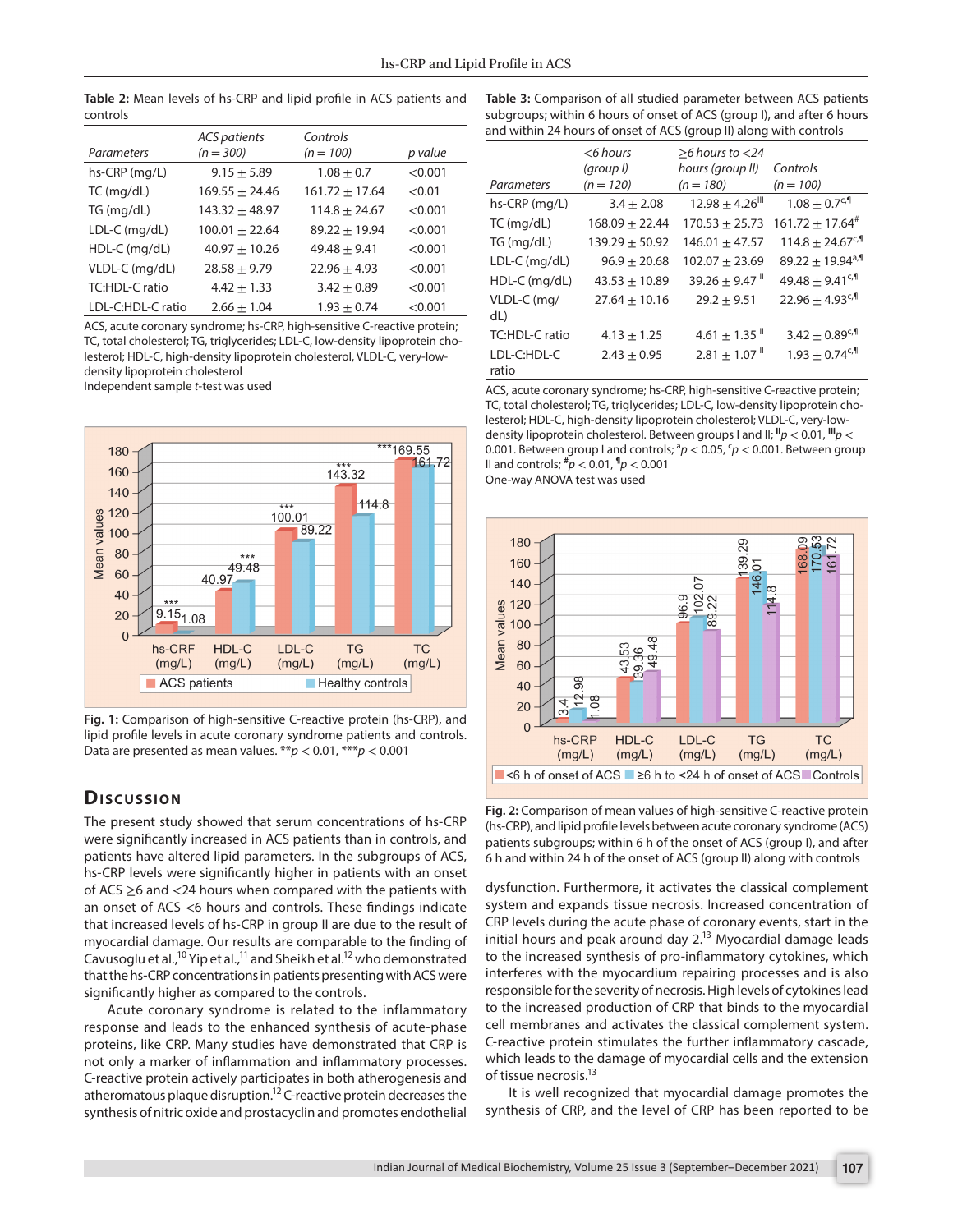associated with poor prognosis after ACS. However, CRP is primarily synthesized and secreted rapidly in the liver 6 hours after an acute inflammatory stimulus. Thus, serum levels of hs-CRP within 6 hours after the onset of ACS are suggested to offer valuable information with respect to cell biology activity on ruptured plaque without being affected by the effects of myocardial necrosis after AMI. Therefore, according to our study and other studies, $11$  serum hs-CRP can be categorized into two different intervals in the clinical setting of ACS. This is of clinical importance because it may provide eligible information for the assessment of the possible impact of hs-CRP levels on coronary atherosclerotic lesions. The early phase of the inflammatory response is related to the ventricular function and remodeling, ischemia, and reperfusion injury, which can cause long-term events.<sup>14</sup> The Munich Myocardial Infarction Registry study emphasizes the importance of hs-CRP levels on admission with regard to the hospital outcome of diabetic and non-diabetic CHD patients.<sup>15</sup> He et al.<sup>14</sup> in a meta-analysis have quantitatively assessed the relation between early blood hs-CRP after ACS and risk of adverse outcomes in 20 longitudinal studies comprising 2,789 cases from 17,422 patients. They found that patients with higher hs-CRP levels of 3.1–10.0 mg/dL and >10.0 (mg/L) after ACS were associated with 1.4-fold and 2.18-fold higher risks of adverse outcomes when compared with the referent (CRP  $\leq$ 3.0 mg/L). Thus, the measurement of hs-CRP at the time of admission in patients with suspected CHD may be helpful in identifying a group of patients who may be at high risk of cardiac complications and these patients need aggressive cardiac management and close monitoring after discharge.<sup>12</sup>

In subgroup analysis, we found significantly increased levels of TC, TG, LDL-C, and VLDL-C and ratios of TC:HDL-C and LDL:HDL-C and a decrease in HDL-C in group II than in patients with group I and controls**.** Dyslipidemia is an independent cardiac risk factor that contributes to the increased incidence of CHD. Epidemiological studies have conclusively linked high levels of LDL-C and low levels of HDL-C with CHD incidence and mortality. It is also well established that cholesterol plays an important role in the development of atherosclerosis, which is an underlying cause of CHD.<sup>16</sup> In a previous study, Gorecki et al.<sup>17</sup> observed higher levels of TC and LDL in patients with complicated *vs* those with the uncomplicated clinical course of infarction, suggesting higher levels of these biomarkers during the first 24 hours of AMI have a strong negative prognostic value. During tissue necrosis, acute phasic changes occur that alter the lipid profile levels post ACS. Therefore, the validity of plasma lipids measured beyond 24 hours from the onset of MI has been questioned by many studies.<sup>18</sup> Modifications of serum lipids after ACS include reductions in TC, LDL-C, and HDL-C in the range of 10–20%, with reciprocal increases in TG approximating 20–30%. The magnitude of the decrease in TC level after an MI is positively correlated with the infarct size and is not dependent on the patient's age or sex, the development of arrhythmias, or the development of heart failure.<sup>18</sup> These changes were believed to commence approximately 24 hours after the presentation and to last up to several months. Several mechanisms accounting for these changes include the acute phase response associated with upregulation of LDLreceptor activity and reduction in several pivotal HDL regulatory proteins. Based on these acute changes, the American College of Cardiology/American Heart Association has supported a Class I recommendation for a fasting lipid profile analysis to be obtained within 24 hours of admission for ACS.<sup>19,20</sup>

In conclusion, the results of the present study indicate that the levels of inflammatory marker hs-CRP are significantly elevated in ACS patients than in controls, and they have altered lipid profiles which may be responsible for the increased CHD mortality and morbidity. Our findings suggest that early estimation of hs-CRP is a valuable predictor for adverse outcomes in patients with ACS. Elevated levels of hs-CRP emerged as a reliable biomarker for the subclinical inflammatory state. Current evidence supports the usefulness of hs-CRP measurement for vascular risk and treatment efficacy assessment in CHD patients. Reliable knowledge of serum lipid levels early after admission to the hospital for an ACS can facilitate initiation of lipid-lowering therapy (most likely involving a statin), allow a more rational selection of drug dosage, and identify the potential need for adjunctive lipid-altering therapy.

#### **Re f e r e n c e s**

- 1. Casas JP, Shah T, Hingorani AD, et al. C-reactive protein and coronary heart disease: a critical review. J Intern Med 2008;264(4):295–314. DOI: 10.1111/j.1365-2796.2008.02015.x.
- 2. Calabro P, Golia E, Yeh ET. Role of C-reactive protein in acute myocardial infarction and stroke: possible therapeutic approaches. Curr Pharm Biotechnol 2012;13(1):4–16. DOI: 10.2174/138920112798868764.
- 3. Ahmed MS, Jadhav AB, Hassan A, et al. Acute phase reactants as novel predictors of cardiovascular disease. ISRN Inflamm 2012;2012:953461. DOI: 10.5402/2012/953461.
- 4. Greenland P, Alpert JS, Beller GA, et al. ACCF/AHA guideline for assessment of cardiovascular risk in asymptomatic adults: a report of the American college of cardiology foundation/American heart association task force on practice guidelines. Circulation 2010;122(25):e584–636. DOI: 10.1161/CIR.0b013e3182051b4c.
- 5. Madjid M, Willerson JT. Inflammatory markers in coronary heart disease. Br Med Bull 2011;100(1):23–38. DOI: 10.1093/bmb/ldr043.
- 6. Bursi F, Weston SA, Killian JM, et al. CRP and heart failure after myocardial infarction in the community. Am J Med 2007;120(7):616– 622. DOI: 10.1016/j.amjmed.2006.07.039.
- 7. Ingelsson E, Schaefer EJ, Contois JH, et al. Clinical utility of different lipid measures for prediction of coronary heart disease in men and women. JAMA 2007;298(7):776–785. DOI: 10.1001/jama.298.7.776.
- 8. Pitt B, Loscalzo J, Ycas J, et al. Lipid levels after acute coronary syndromes. J Am Coll Cardiol 2008;51(15):1440–1445. DOI: 10.1016/j. jacc.2007.11.075.
- 9. Thygesen K, Alpert JS, White HD, et al. Universal definition of myocardial infarction. Circulation 2007;116(22):2634–2653. DOI: 10.1161/CIRCULATIONAHA.107.187397.
- 10. Cavusoglu Y, Gorenek B, Alpsoy S, et al. Evaluation of C-reactive protein, fibrinogen and anti-thrombin III as risk factors for coronary artery disease. Isr Med Assoc J 2001;3(1):13–16.
- 11. Yip HK, Wu CJ, Chang HW, et al. Levels and values of serum highsensitivity C-reactive protein within 6 hours after the onset of acute myocardial infarction. Chest 2004;126(5):1417–1422. DOI: 10.1378/ chest.126.5.1417.
- 12. Sheikh AS, Yahya S, Sheikh NS, et al. C-reactive protein as a predictor of adverse outcome in patients with acute coronary syndrome. Heart Views 2012;13(1):7–12. DOI: 10.4103/1995-705X.96660.
- 13. He LP, Tang XY, Ling WH, et al. Early C-reactive protein in the prediction of long-term outcomes after acute coronary syndromes: a metaanalysis of longitudinal studies. Heart 2010;96(5):339–346. DOI: 10.1136/hrt.2009.174912.
- 14. Swiatkiewicz I, Kozinski M, Magielski P, et al. Value of CRP in predicting left ventricular remodeling in patients with a first ST-segment elevation myocardial infarction. Mediators Inflamm 2012;2012:250867. DOI: 10.1155/2012/250867.
- 15. Otter W, Winter M, Doering W, et al. C-reactive protein in diabetic and nondiabetic patients with acute myocardial infarction. Diabetes Care 2007;30(12):3080–3082. DOI: 10.2337/dc07-1020.